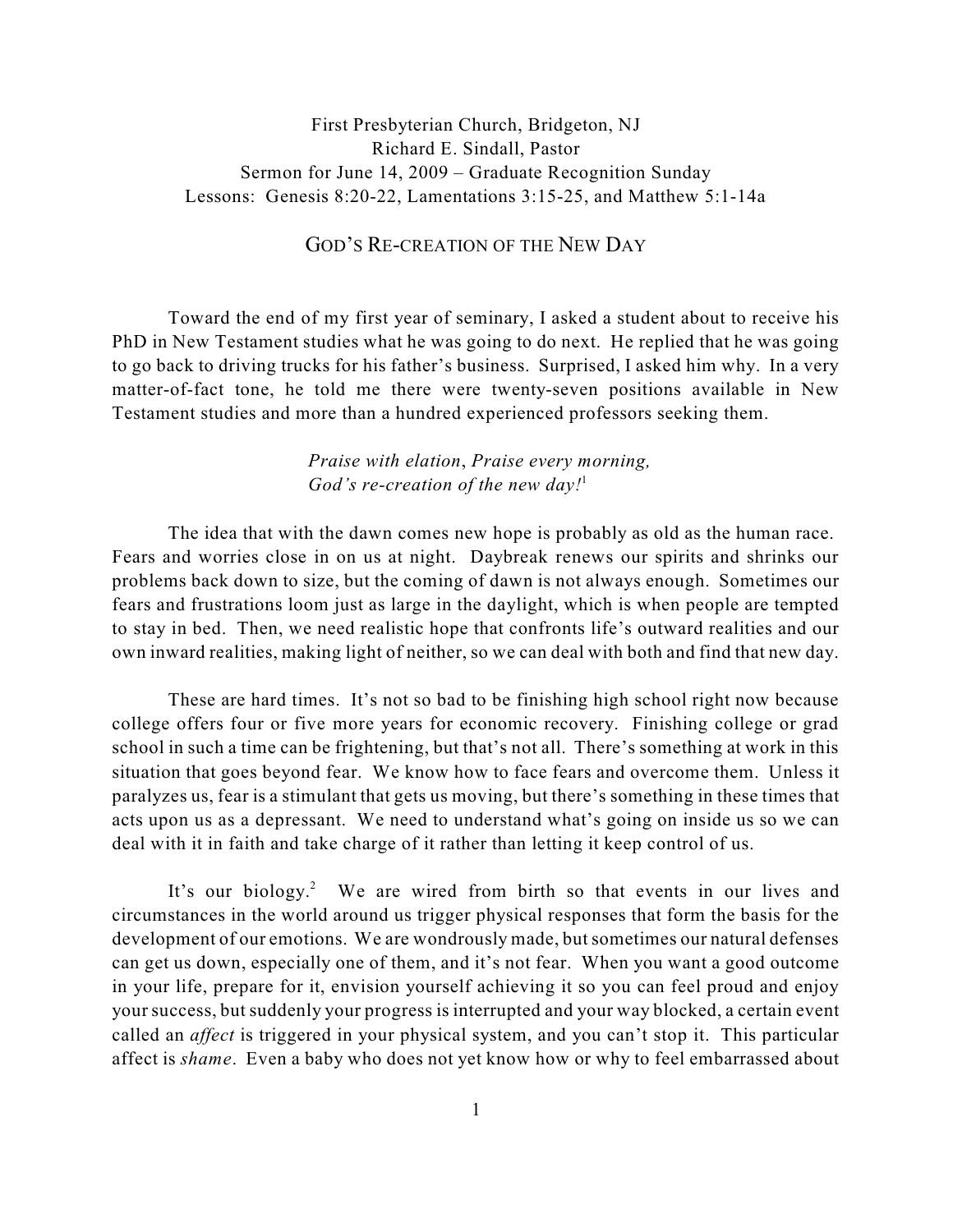anything shows the telltale signs of the shame affect. The infant's head droops slightly to one side, eyes down and shoulders sagging. Why? The baby is not feeling ashamed at all, but the physical thing, the affect, has been triggered because something the baby was attempting has been interrupted. It sounds so simple, but from that affect we build the entire shame family of emotions, which feel awful and are difficult to manage.

It is very important to realize that this shame reaction does not come only when we have done something to deserve it.<sup>3</sup> Deserving has nothing to do with it. If you lose your job, through no fault of your own, it comes. If someone breaks up with you, it comes. If you finish school and can't find a job in your field, it comes. When it hits in a big way, you are thrown into a sudden confusion and for a while cannot even think straight. You hear and see what's going on around you but as though your mind were in a fog.<sup>4</sup> You recover your senses, of course, but when people or circumstances remind you of the stalled out situation you are still in, that shame affect is triggered again – not so strongly but triggered nonetheless. That's why people often stop coming to church when something bad has happened in their lives, even something over which they had no control and for which they bear no rightful blame. They don't want to be reminded, because each reminder triggers the shame affect again, and when we feel shame, we want to hide our faces.

It's not fair, but it is real. And when it happens, we tend to play a dirty trick on ourselves. We are trained to believe, whatever we may say, that if we feel something bad, we must have done something to deserve it, especially if it's shame. It's a lie we inflict upon ourselves, a hurtful and depressing lie we find it very hard to stop telling ourselves even when we know intellectually it is not true. Our feelings overpower our reason.

Even as I am speaking, I am aware that what I'm saying is triggering the shame affect. The very word "shame" can trigger it a little. So, I'm taking the risk of having you leave at the end of the service thinking, "What a depressing sermon," because these are hard times. We need to know we can feel this shame-thing without deserving it. Then we can stand up, lift our heads again, and fight back. Have you never felt a physical pain that worried you until you found out what it was? Then, you could deal with it, and it may even have eased. Athletes do it all the time: they play through the pain as long as they're not causing further injury. That's the challenge: we need to find in our faith (our trust in God) the strength and courage to play through this shame-thing. As with the physical pain, we can learn to say, "I know what I'm feeling, and I'm not going to let it stop me." Name it, learn from it what is helpful, then beat it. Don't let it make you hate yourself, and don't let it make you angry at the world, either, or choose some group of people to hate.

Standard commencement speeches tell graduates the future is wide open to them. Go get it! And don't forget to share some of your success with the community and the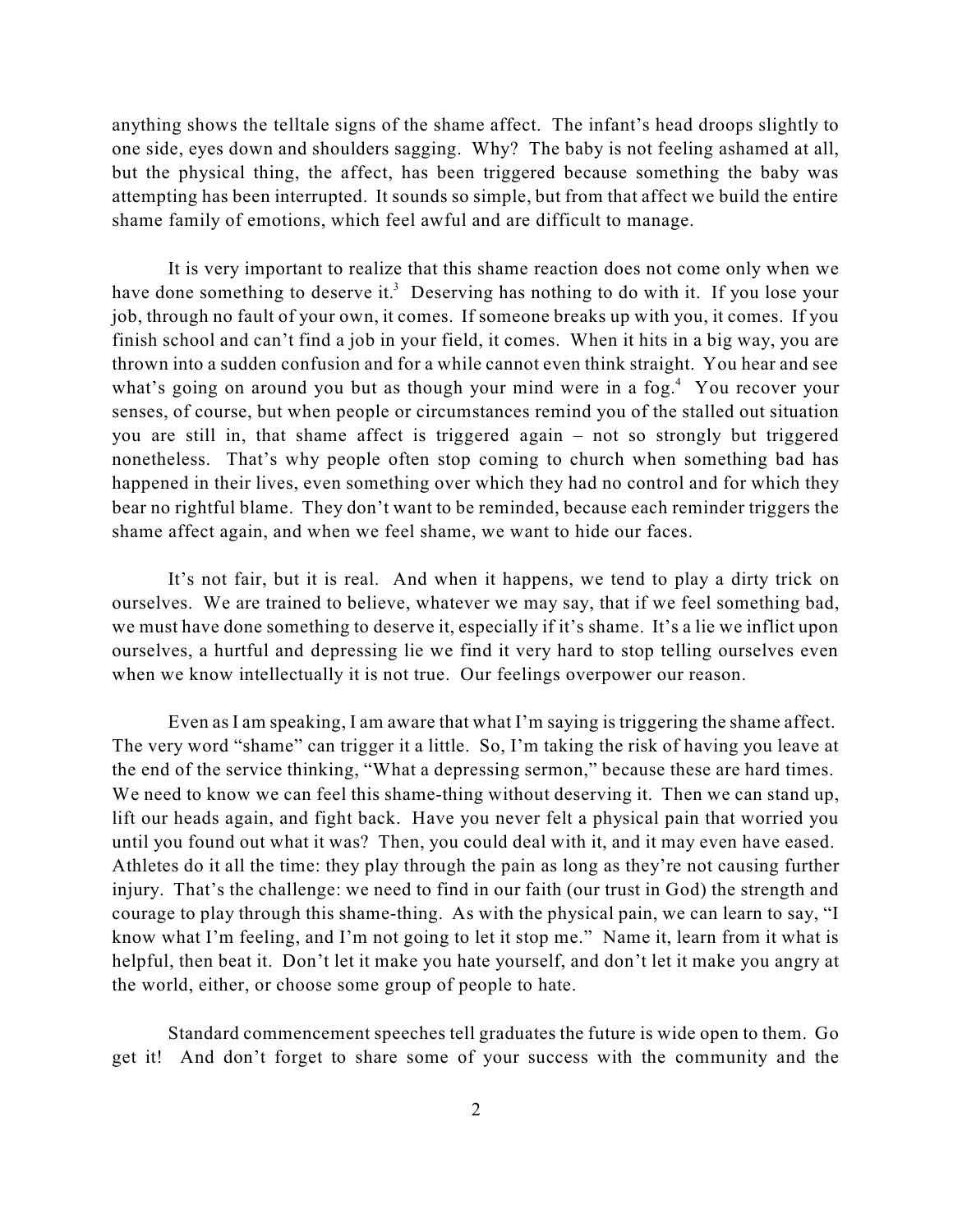disadvantaged. Uh, reality check. *Right now, I'd settle for a job, preferably in what I've trained for, and some hope of keeping it. The possibility of advancement in my field would be nice, but right now just a steady job in it sounds great, if only I could get one.*

A sermon is not a standard commencement speech. What people of faith have learned is that, in good times and bad, God not only keeps loving us and caring about us, but does work with us to bring meaning and purpose from situations that look and feel like futility. Remember, God is more concerned with the kind of person I am becoming than with how much money I'm earning or how proud I'm making myself or my parents by my successes. Jesus declares "blessed" some people whose circumstances in life seem quite depressing.<sup>5</sup> He's not being cruel or cute about it. He knows God will be with those people, and their ways of humble faith will prevail because they are God's ways. "Put your trust in God," he says, "and trust me, too." This is not about retreating into religion or rationalizing frustration with piety; this is about going into the world with a confidence the world cannot give us or take from us. You belong to Christ and with Christ to God, who will not abandon you and who loves you far too much to let a little thing like the economy defeat your life. But we need to stop blaming others, and we need to stop blaming ourselves. Be angry at times, but don't let it consume you or spoil your relationships with other people. Be skeptical of easy answers and wary of slick operators who prey upon the fears and aspirations of the young in times like this. Get savvy but not cynical. Accept help but not blame, and be confident enough in what you have learned to sift people's advice.

Above all other lessons in hard times, we can learn from our disappointments the crucial factor in life as God sees it: empathy. A smooth road from one success to the next does not teach us empathy with other people's fears and failures, but empathy is the key factor in what we call "the mind of Christ." Uninterrupted success can teach us to pity others from a position of pride, but that terrible shame-affect-thing can teach us how it feels, and that's called empathy, and it leads to compassion, which is the way of Christ.

God will not give up on you, which means you do not have permission to give up on yourself. Trust God, and God will see you through to life that is meaningful and truly worth living. Many people have lost their lives by succeeding in their ambitions, lost what the Bible calls their souls, their very selves. God has something much better in mind for you and will work through your efforts at finding it and living it. Each new day, you can lift up your head, take heart, and pursue life with confidence and courage to handle life's successes and disappointments, both, and to strengthen others with that shared understanding, that empathy, which comes from the grace of God. Seniors, graduates, all in transition, we are proud of you, thankful for you, and confident that God will lead you forward in this wonderful adventure of life, working with you in the making of a life worth living and a person worth being. Amen.